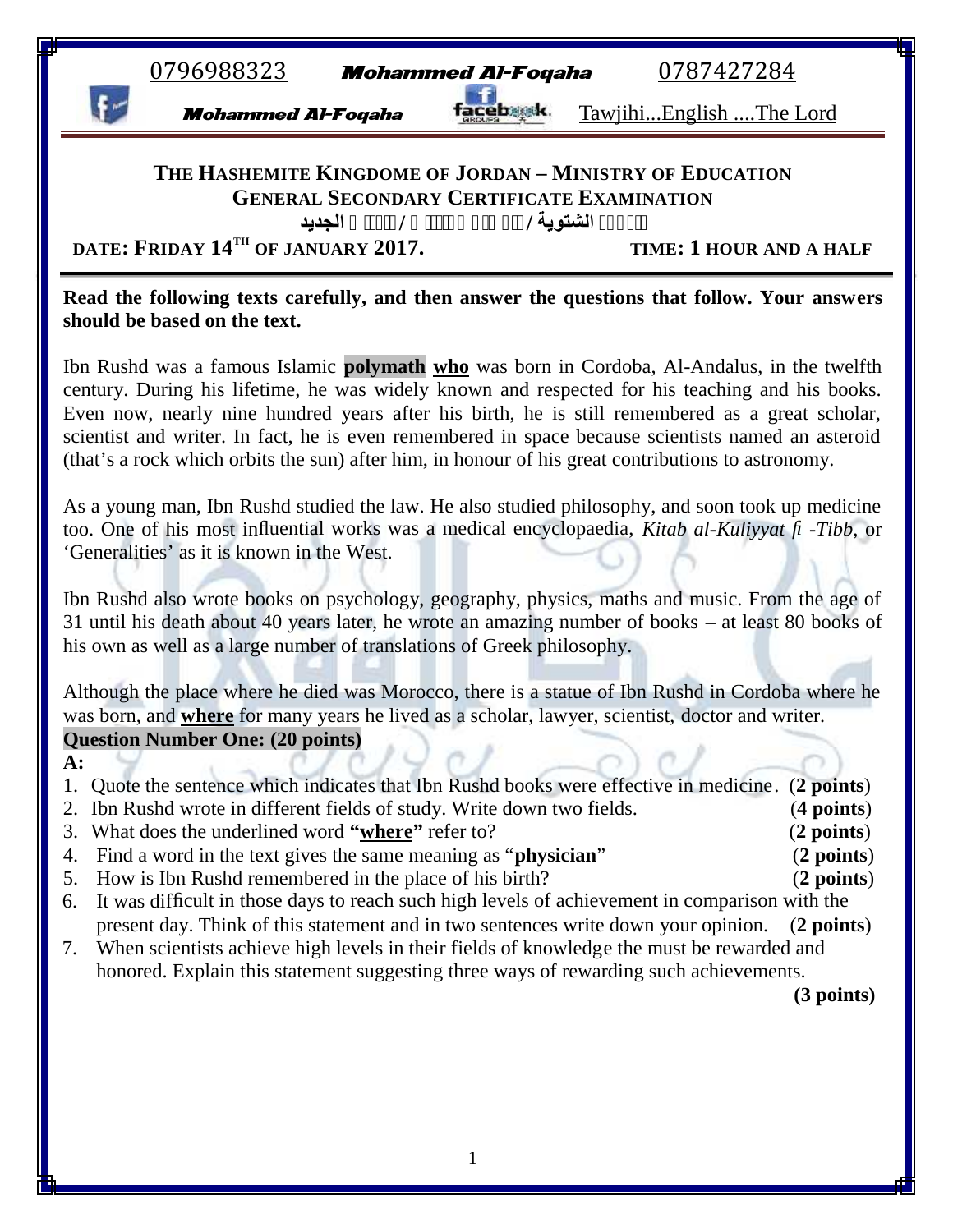

## **B. literature spot (3 points)**

**Read the following lines, from** *I remember I remember* **carefully, then answer the question that follows:**

I remember, I remember, Where I was used to swing, And thought the air must rush as fresh To swallows on the wing; My spirit flew in feathers then, That is so heavy now, And summer pools could hardly cool

The fever on my brow!

- **1. What rhetorical device does the poet use to describe his spirit in line 5? (1 points)**
- **2. How does the poet contrast his memories of the past with the present day in this stanza? (2 points)**

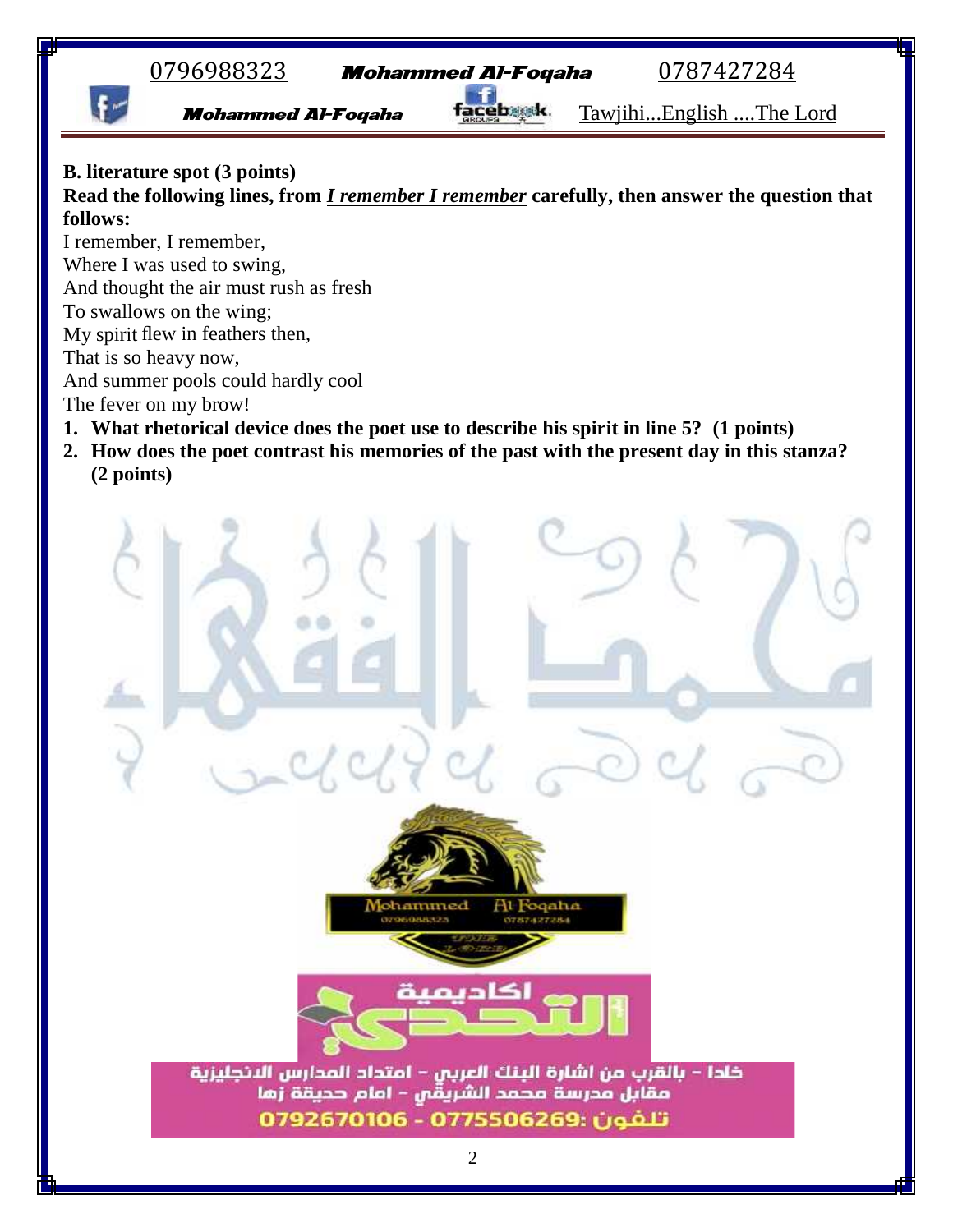## **Read the following texts carefully, and then answer the questions that follow. Your answers should be based on the text.**

The King Hussein Cancer Center (KHCC) is Jordan's only **comprehensive** cancer treatment centre. **It** treats both adult and paediatric patients. As the population of the country increases, more and more families will rely on the hospital for cancer treatment. Patients come not only from Jordan but also from other countries in the region, as **they** are attracted by **its** excellent reputation, lower costs, and cultural and language similarities.

The population of Jordan increased from approximately 2.3 million in 1980 CE to about 6.5 million in 2010 CE. It is expected that the population will keep on increasing, and by 2050 CE it will be about 11.5 million. In order to **cope with** the increase in **demand** for treatment, the KHCC has begun an expansion programme. Building started in 2011 CE. The hospital will have more than doubled **its capacity** by 2016 CE, increasing space for new cancer cases from 3,500 per year to 9,000.

By **then**, **they** will have added 182 extra beds, along with bigger units for different departments, including radiotherapy. New adult and paediatric **wards** will have opened. Additionally, **they** will have built a special ten-floor outpatients' building, with an education centre **which** will include teaching rooms and a library.

Many cancer patients live far away from Amman, **where** the KHCC is located, and the journey to and from the hospital is often difficult. For this reason, there are plans to extend cancer care facilities to other parts of Jordan. In the near future, King Abdullah University Hospital in Irbid hopes to **set up** radiotherapy machines, so that cancer patients from northern Jordan will not have to go to Amman for radiotherapy treatment.

hammed

At Fogaha

خلدا - بالقرب من اشارة البنك العربي - امتحاد المدارس البنجليزية مقابل مدرسة محمد الشريقِّ – امام حديقة زما تلفون :0775506269 - 0792670106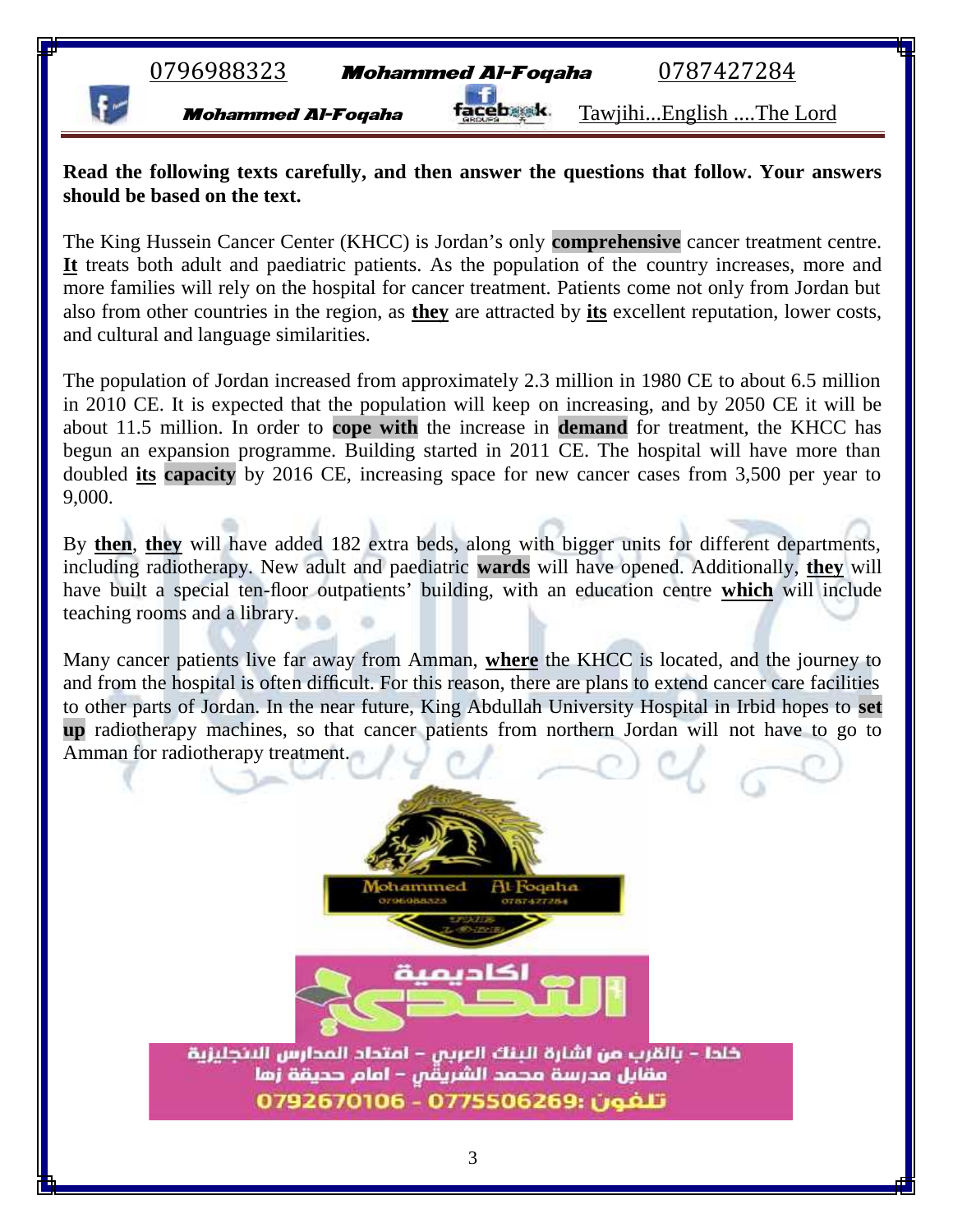0796988323 **Mohammed Al-Foqaha** 0787427284

Mohammed Al-Foqaha facebsek. Tawjihi...English ....The Lord

# **Question Number One: (20 points)**

## **A:**

- 1. There are two **kinds of patients** can be treated in **KHCC**. Write down these two kinds.
- 2. Quote the sentence which indicates that there are too many people in Jordan **depend on KHCC** for cancer treatment.
- 3. **KHCC** is considered one of the most popular treatment centres in the Middle East for many **reasons**. Write down two reasons.
- 4. Quote the sentence which indicates to the **inception** of the expansion programme in KHCC.
- 5. By 2016, the KHCC is going to **add** many facilities. Write down two facilities.
- 6. The **educational center** that the hospital is going to build will have two main **facilities**. Write down these facilities.
- 7. Quote the sentence that shows the **location** of KHCC**.**
- 8. Quote the sentence which shows that they are going to build new cancer treatment buildings **in other areas of the country**.
- 9. Quote the sentence which indicates that **not everyone** in Jordan **can get to** KHCC **easily**.
- 10.What do the underlined **phrasal verbs** mean?
- 11.What does the underlined word "**then**" refer to?
- 12. Find an adjective which means the same as "**complete**"
- 13. Population increase will affect Jordan's housing, education and health facilities. Think of this statement and in two sentences write down your point of view.
- 14. Population increase will affect Jordan's housing, education and health facilities. Suggest three tips that the government should do to cope with this increase in population.

# **B: literature spot (2 points)**

# **Read the following lines, from** *All the world's a stage* **carefully, then answer the question that follows:**

Then a soldier,

Full of strange oaths and bearded like the pard,

Jealous in honor, sudden and quick in quarrel,

Seeking the bubble reputation

Even in the cannon's mouth.

- **1. What stage of life does the playwright describe in these lines?**
- **2. What rhetorical device does the playwright use to describe the man in line 2?**
- **3. What rhetorical device does the playwright use to describe the man in line 5?**
- **4. Find an example of a simile in the speech.**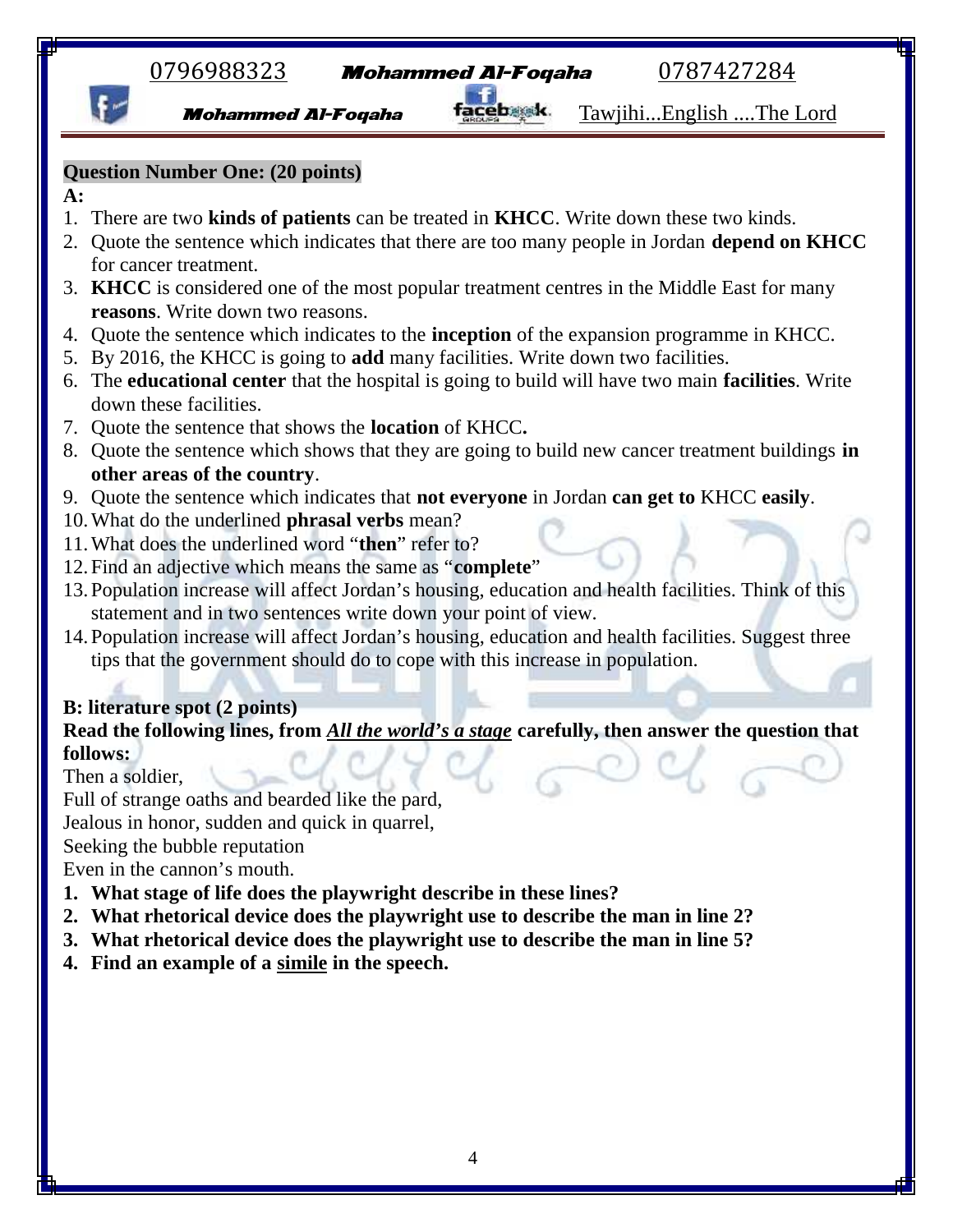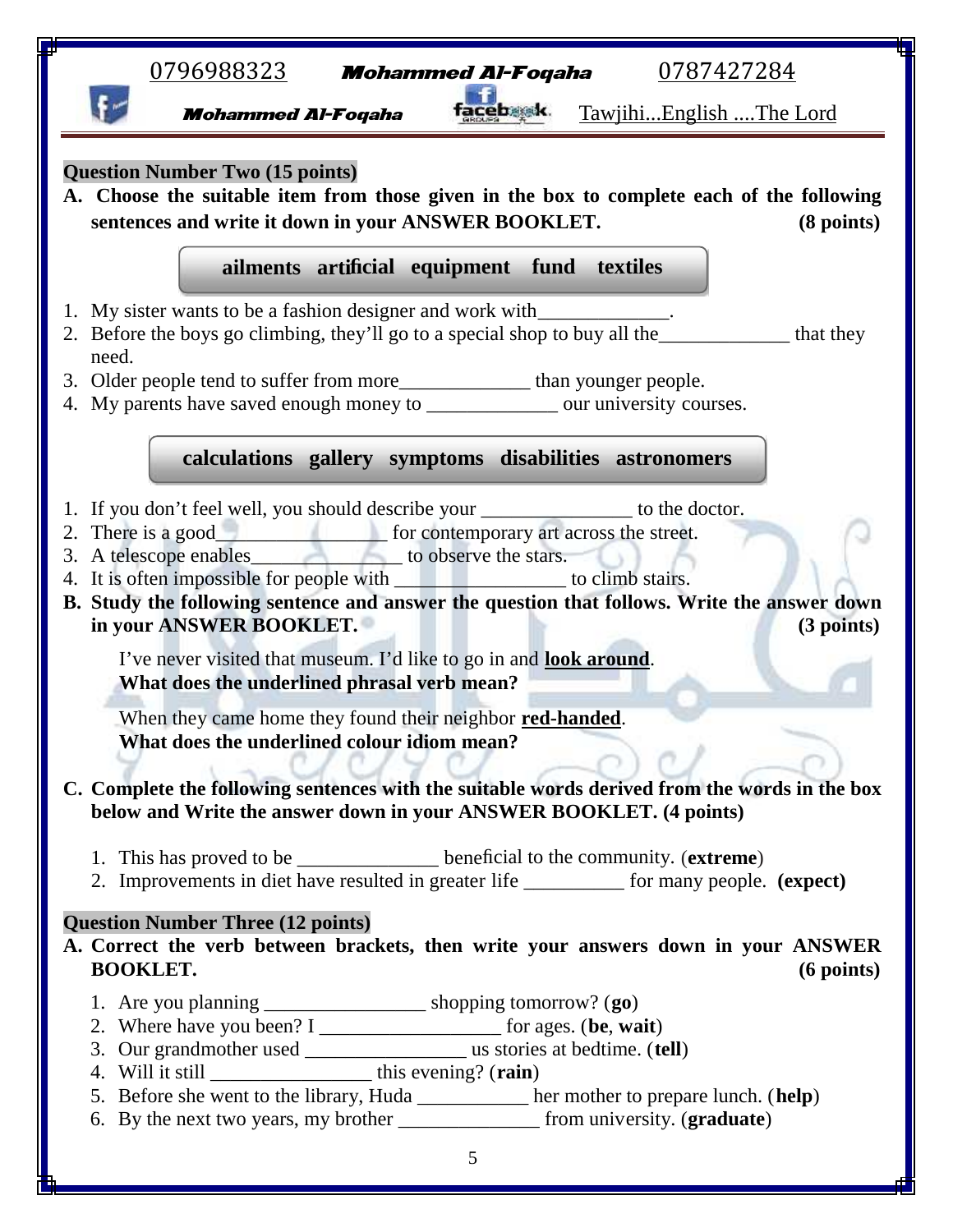| <b>cebaak</b><br>TawjihiEnglish The Lord<br><b>Mohammed Al-Foqaha</b><br>7. In the next two hours, we __________________ for our holiday. (pack)<br>B. Rewrite the following sentences keeping the same meaning. Write the answer down in your<br><b>ANSWER BOOKLET.</b><br>$(6$ points)<br>1. The Egyptians built the pyramids.<br>2. The Egyptians built the pyramids.<br>4. Ali intends to finish his project tonight.<br>London,<br>6. He started studying at 5 p.m. It's 10 p.m., and he's still studying.<br>He<br>since $5$ p.m.<br>8. It is (normal) (familiar) (customary) for me now to get up early to study.<br>I am<br>9. Perhaps Issa's phone is broken. (might) |
|--------------------------------------------------------------------------------------------------------------------------------------------------------------------------------------------------------------------------------------------------------------------------------------------------------------------------------------------------------------------------------------------------------------------------------------------------------------------------------------------------------------------------------------------------------------------------------------------------------------------------------------------------------------------------------|
|                                                                                                                                                                                                                                                                                                                                                                                                                                                                                                                                                                                                                                                                                |
|                                                                                                                                                                                                                                                                                                                                                                                                                                                                                                                                                                                                                                                                                |
|                                                                                                                                                                                                                                                                                                                                                                                                                                                                                                                                                                                                                                                                                |
|                                                                                                                                                                                                                                                                                                                                                                                                                                                                                                                                                                                                                                                                                |
|                                                                                                                                                                                                                                                                                                                                                                                                                                                                                                                                                                                                                                                                                |
|                                                                                                                                                                                                                                                                                                                                                                                                                                                                                                                                                                                                                                                                                |
|                                                                                                                                                                                                                                                                                                                                                                                                                                                                                                                                                                                                                                                                                |
|                                                                                                                                                                                                                                                                                                                                                                                                                                                                                                                                                                                                                                                                                |
|                                                                                                                                                                                                                                                                                                                                                                                                                                                                                                                                                                                                                                                                                |
|                                                                                                                                                                                                                                                                                                                                                                                                                                                                                                                                                                                                                                                                                |
|                                                                                                                                                                                                                                                                                                                                                                                                                                                                                                                                                                                                                                                                                |
| Issa's phone                                                                                                                                                                                                                                                                                                                                                                                                                                                                                                                                                                                                                                                                   |
| 10. Somebody has found my missing laptop. (been)<br>My                                                                                                                                                                                                                                                                                                                                                                                                                                                                                                                                                                                                                         |
| 11. I asked someone to fix my computer. (had)                                                                                                                                                                                                                                                                                                                                                                                                                                                                                                                                                                                                                                  |
| 12. It isn't necessary to switch off the screen. (have to)<br>You<br>the control of the control of the                                                                                                                                                                                                                                                                                                                                                                                                                                                                                                                                                                         |
| 13. You are not allowed to touch this machine. (must)<br>You are not the contract of the contract of the contract of the contract of the contract of the contract of the contract of the contract of the contract of the contract of the contract of the contract of the contract of th                                                                                                                                                                                                                                                                                                                                                                                        |

## **Question Number Four (8 points)**

- **A. The underlined words in the following sentence are not used correctly. Replace these words with the correct ones, and write the answer down in your ANSWER BOOKLET.**
	- 1. I think television **is used to** be better than it is now. Most of **a** programmes these days are just reality TV.

**(2 points)**

2. There **wasn't used to** be so much pollution, but these days it is **the** global problem.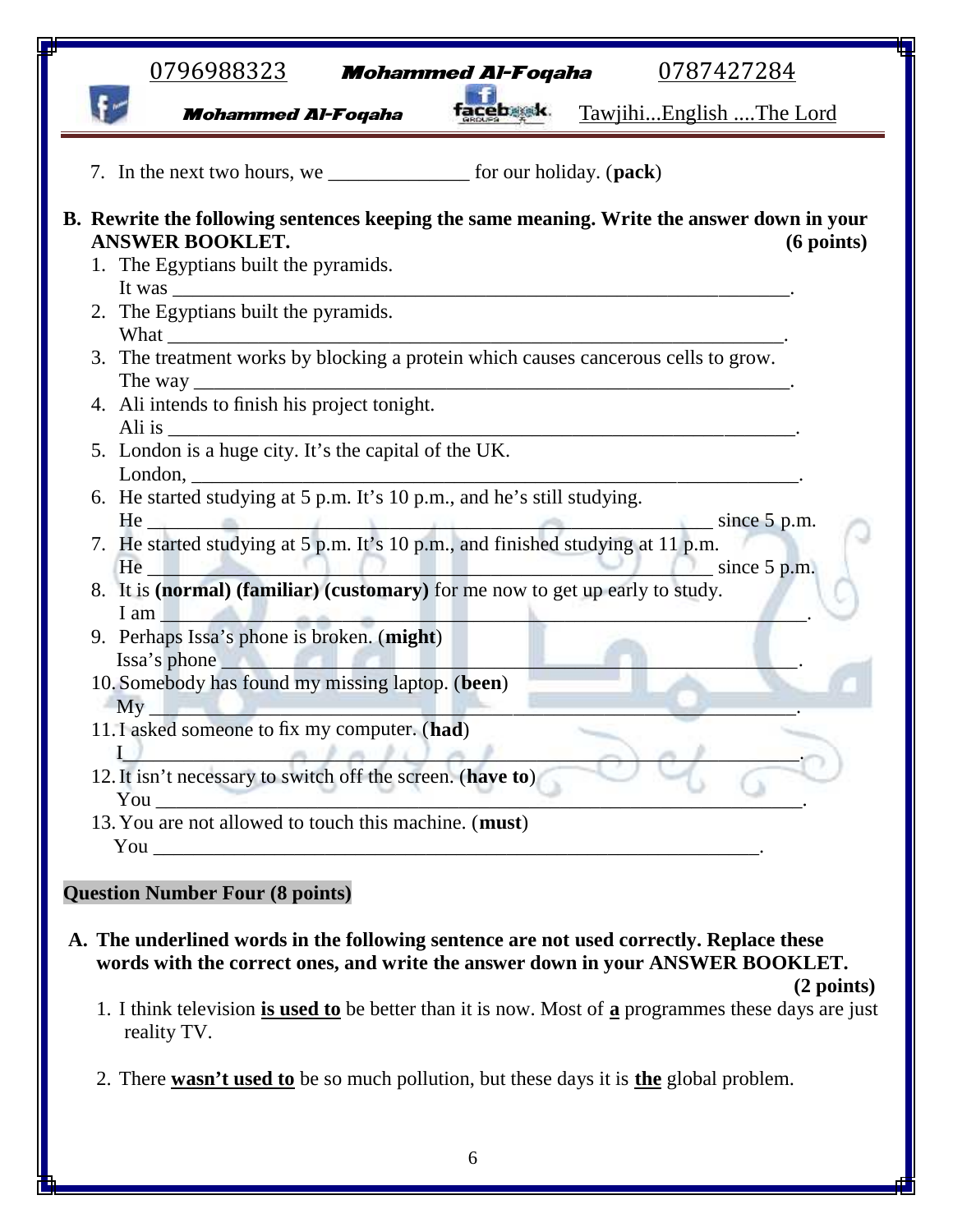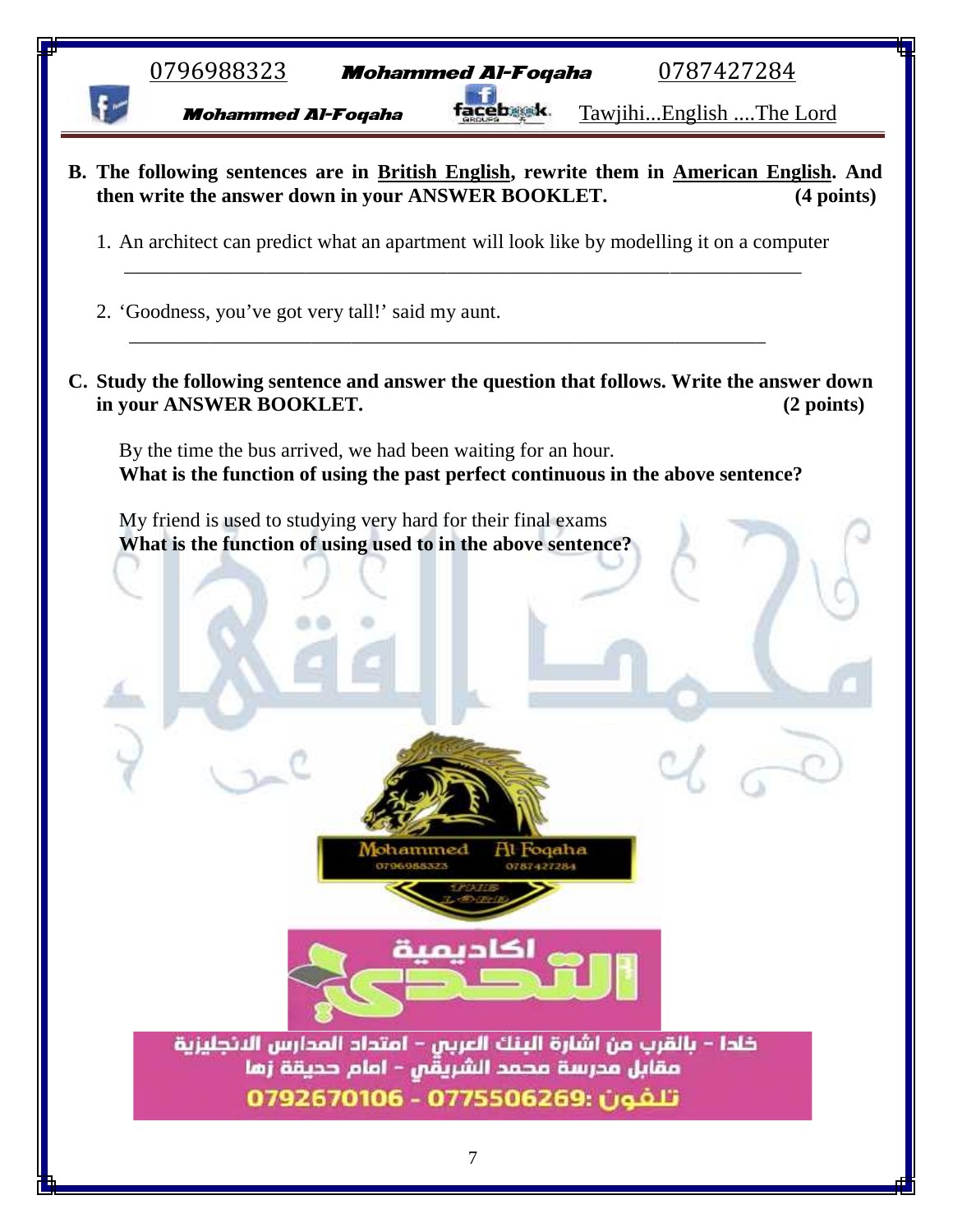| acepma<br><u>TawjihiEnglish The Lord</u><br><b>Mohammed Al-Foqaha</b><br>Imagine you are an editor in the Jordan Times. You are asked to edit the following lines<br>that have five mistakes. Correct the mistakes and write the answers in your ANSWER<br><b>BOOKLET.</b><br>By the near future, a new 'bionik eye' will help people with failing eyesight to see again. A<br>devise inside the eye pick up an image from a small camera attached to a pair of sunglasses and<br>sends it to the brian, which interprets it as vision.<br>1. $2.$ 3.<br>$\mathbf{4}$ .<br>Ibn Sina who is also knows as Avicenna was a polimath. Ibn Sina was infleunced as a young<br>man by the works of the philosopher Aristotle? He writes on early Islamic philosophy which<br>included many subjects, especially logic and ethics.<br>$\overline{4}$ .<br>2.<br>3.<br>1.<br>using all the given information below about Masdar City. Use the appropriate linking<br>words. |  |
|--------------------------------------------------------------------------------------------------------------------------------------------------------------------------------------------------------------------------------------------------------------------------------------------------------------------------------------------------------------------------------------------------------------------------------------------------------------------------------------------------------------------------------------------------------------------------------------------------------------------------------------------------------------------------------------------------------------------------------------------------------------------------------------------------------------------------------------------------------------------------------------------------------------------------------------------------------------------|--|
| <b>Question Number Five (15 points)</b>                                                                                                                                                                                                                                                                                                                                                                                                                                                                                                                                                                                                                                                                                                                                                                                                                                                                                                                            |  |
| A. Editing (5 points)<br>B. Read the information below, and then in your ANSWER BOOKLET, write two sentences                                                                                                                                                                                                                                                                                                                                                                                                                                                                                                                                                                                                                                                                                                                                                                                                                                                       |  |
|                                                                                                                                                                                                                                                                                                                                                                                                                                                                                                                                                                                                                                                                                                                                                                                                                                                                                                                                                                    |  |
|                                                                                                                                                                                                                                                                                                                                                                                                                                                                                                                                                                                                                                                                                                                                                                                                                                                                                                                                                                    |  |
|                                                                                                                                                                                                                                                                                                                                                                                                                                                                                                                                                                                                                                                                                                                                                                                                                                                                                                                                                                    |  |
|                                                                                                                                                                                                                                                                                                                                                                                                                                                                                                                                                                                                                                                                                                                                                                                                                                                                                                                                                                    |  |
| <b>Development Date</b><br>$2006 - 2025$                                                                                                                                                                                                                                                                                                                                                                                                                                                                                                                                                                                                                                                                                                                                                                                                                                                                                                                           |  |
| Location<br>Abu Dhabi<br>encourage economic growth and bring new benefits<br>Construction purpose<br>to cities<br>finding solutions to the world's energy problems<br>a blueprint for future urban planning                                                                                                                                                                                                                                                                                                                                                                                                                                                                                                                                                                                                                                                                                                                                                        |  |

I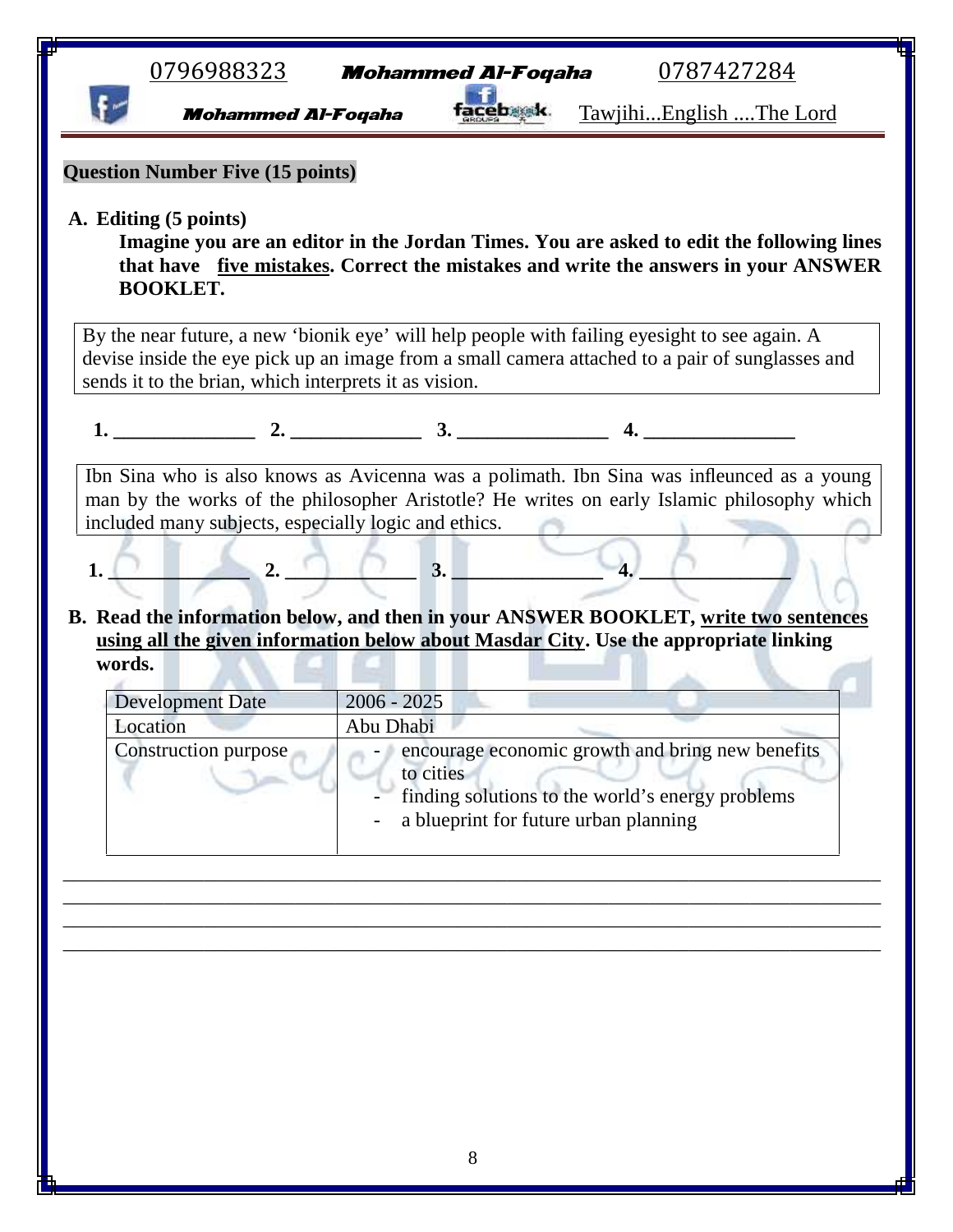|                 | <u>0796988323</u>                                                                              |                                                                                               | <b>Mohammed Al-Foqaha</b> | 0787427284                                                                                                                                                               |  |
|-----------------|------------------------------------------------------------------------------------------------|-----------------------------------------------------------------------------------------------|---------------------------|--------------------------------------------------------------------------------------------------------------------------------------------------------------------------|--|
|                 | <b>Mohammed Al-Foqaha</b>                                                                      |                                                                                               |                           | TawjihiEnglish The Lord                                                                                                                                                  |  |
|                 |                                                                                                |                                                                                               |                           | Read the information below, and then in your ANSWER BOOKLET write two sentences using<br>all the given notes about the Giralda tower. Use the appropriate linking words. |  |
|                 |                                                                                                | <b>Location</b> : Seville, Spain<br>Date of construction: 1198CE<br>Designer: Jabir ibn Aflah |                           | <b>Description of the building:</b> a minaret, over 104 metres tall                                                                                                      |  |
|                 | using all the given notes about Ibn Sina. Use the appropriate linking words.<br>Name: Ibn Sina | Date of birth: 980 CE<br>Date of death: June 1037 CE<br>Profession: philosopher, physician    | wrote Al Qanun fi-Tib     | Read the information below, and then in your ANSWER BOOKLET write a brief biography<br>Achievements: wrote many books on philosophy, logic and ethics                    |  |
| C. Free writing | Write a composition of about 100 words on the following topic.                                 |                                                                                               |                           |                                                                                                                                                                          |  |
|                 | will have taken place by then, and how can you cope with such changes.                         |                                                                                               |                           | 1. Our life will have changed by a hundred years' time. Write an essay describing what changes                                                                           |  |
|                 | some of our Arabic traditions and suggesting ways to preserve them.                            |                                                                                               |                           | 2. Our traditions must be taken care of in order to make them alive. Write an essay describing                                                                           |  |
|                 |                                                                                                | The end                                                                                       |                           |                                                                                                                                                                          |  |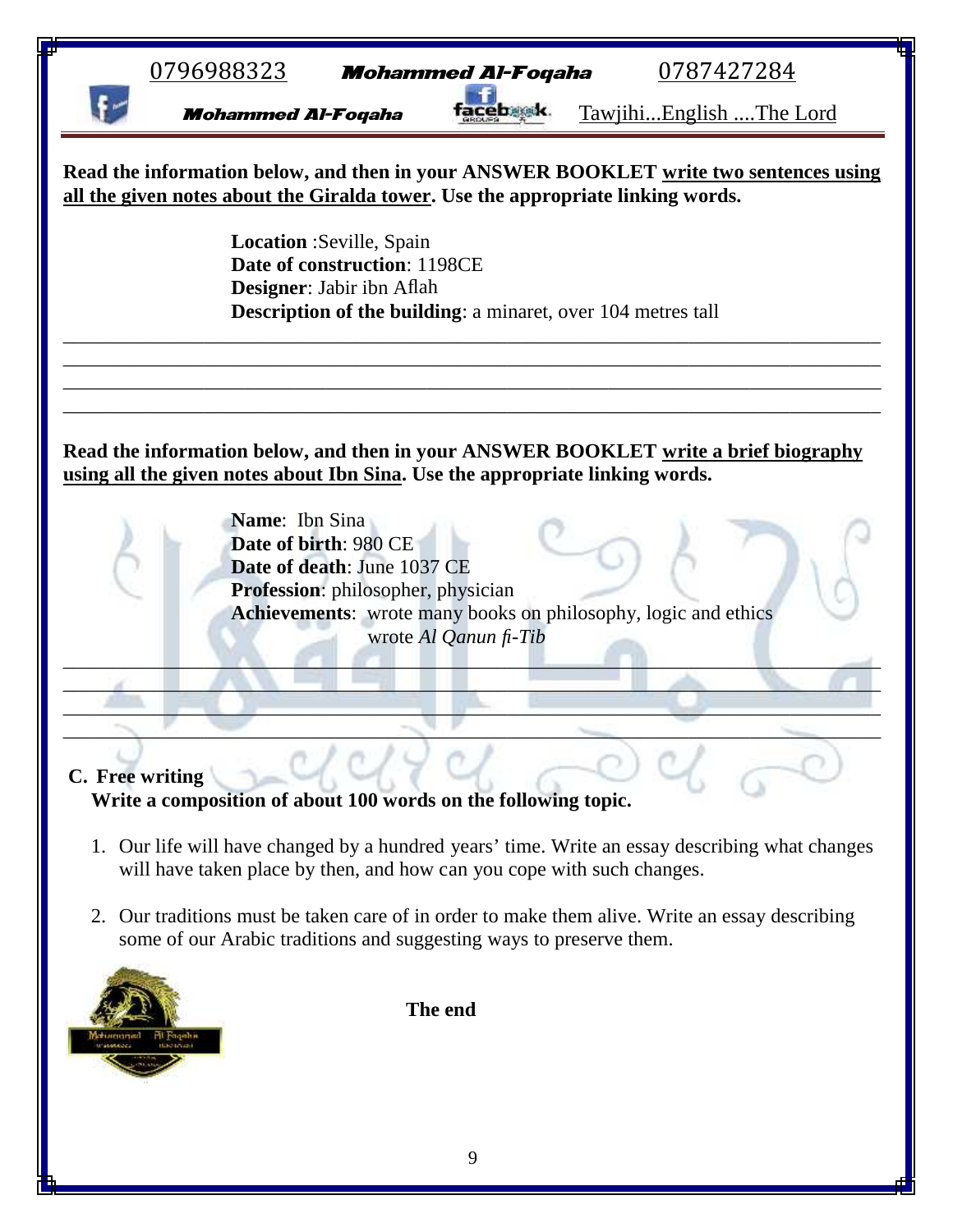# 0796988323 **Mohammed Al-Foqaha** 0787427284

**Mohammed Al-Foqaha Tacebask** Tawjihi...English ....The Lord

#### **Answers**

## **Question Number One: (20 points)**

#### **Text A**

## **A:**

- **1.** One of his most influential works was a medical encyclopaedia, Kitab al-Kuliyyat fi -Tibb , or 'Generalities' as it is known in the West.
- **2.** geography, physics
- **3.** Cordoba
- **4.** doctor
- **5.** Scientists named an asteroid after him in honour of his great contributions to astronomy.
- **6.** *I think that it was more difficult for people in the past to reach such high levels of achievement in comparison with the present day: there was much less access to information in the past, so people like Ibn Rushd had to be truly revolutionary and creative in their thinking in order to succeed.*
- **7.** *Use their names for streets/ giving them support / publishing their works in the media*

### **B. literature spot (3 points)**

- 1. Metaphor
- 2. The poet contrasts his past days when he was a child that he was happy but now he is sad and ill.

# **Text B**

#### **A:**

- **1.** adult and paediatric patients
- **2.** As the population of the country increases, more and more families will rely on the hospital for cancer treatment.
- **3. Its** excellent reputation, lower costs, and cultural and language similarities.
- **4.** Building started in 2011 CE.
- **5.** New adult and paediatric **wards** will have opened. Additionally, **they** will have built a special ten-floor outpatients' building, with an education centre
- **6.** teaching rooms and a library
- **7.** Many cancer patients live far away from Amman, **where** the KHCC is located, and the journey to and from the hospital is often difficult.
- **8.** For this reason, there are plans to extend cancer care facilities to other parts of Jordan.
- **9.** Many cancer patients live far away from Amman, **where** the KHCC is located, and the journey to and from the hospital is often difficult.
- **10.** Deal successfully with a situation / install
- **11.** 2016 CE
- **12.** Comprehensive
- **13.** Student's answer
- **14.** Student's answer

### **B: literature spot (2 points)**

- 1. Then a soldier
- 2. Simile
- 3. Personification
- 4. Even in the cannon's mouth.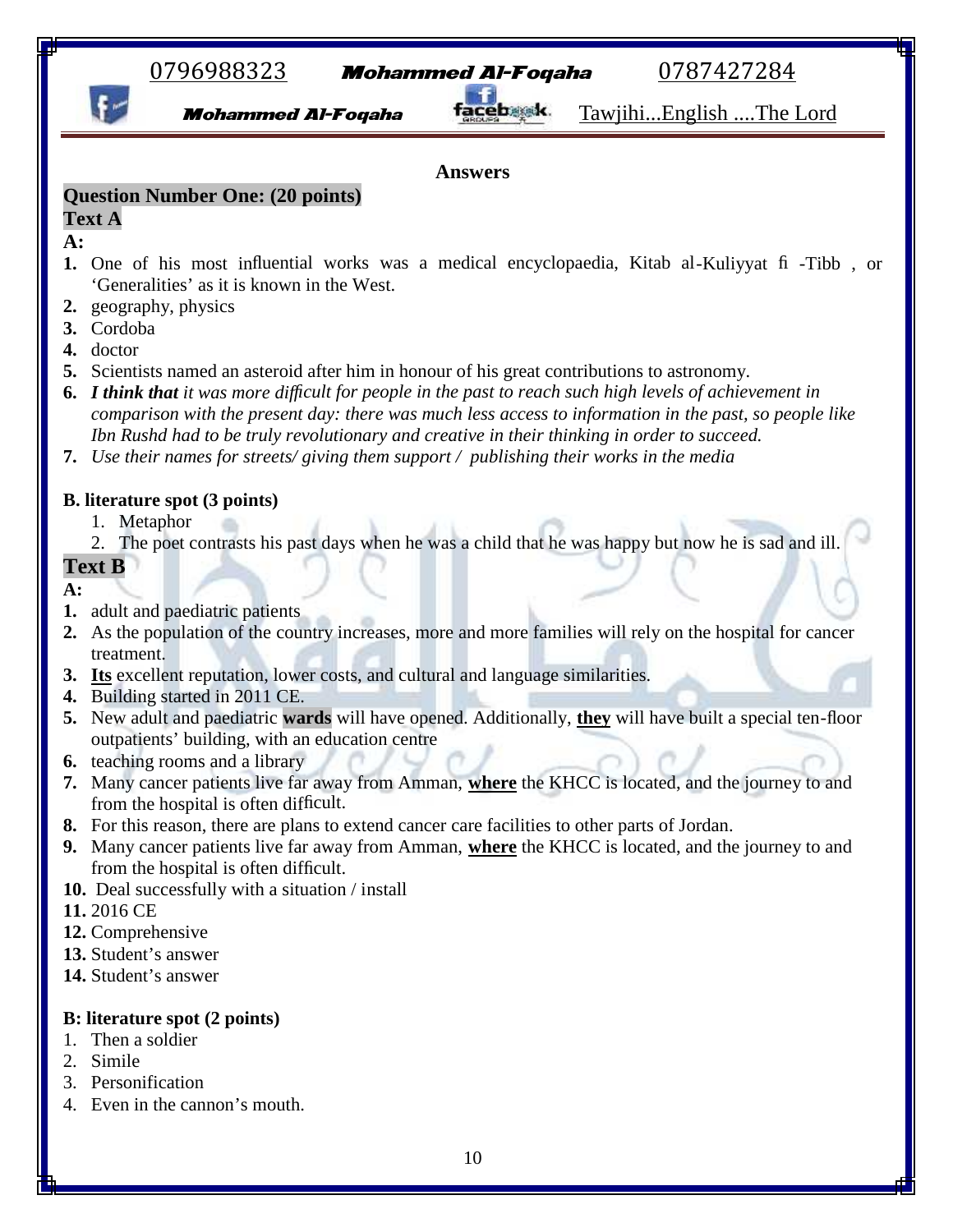# 0796988323 Mohammed Al-Foqaha 0787427284

**Mohammed Al-Foqaha facebask** Tawjihi...English ....The Lord

# **Question Number Two (15 points)**

- **A. 1** textiles **2** equipment **3** ailment **4** fund / **1** symptoms **2** gallery **3** astronomer **4** disabilities **5** calculations
- **B.** explore / the act of doing something wrong
- **C.** extremely / expectancy

# **Question Number Three (12 points)**

**A.**

- 1. to go
- 2. have been waiting
- 3. to tell
- 4. be raining
- 5. had helped
- 6. will have graduated
- 7. will be packing

#### **B.**

- 1. It was The Egyptians who built the pyramids
- 2. What the Egyptians did is build the pyramids.
- 3. The way in which the new treatment works is blocking a protein which causes cancerous cells to grow.
- 4. Ali is planning to finish his project tonight
- 5. London, which is the capital of the UK, is a huge city.
- 6. He has been studying since 5 p.m.
- 7. He had been studying since 5 p.m.
- 8. I am used to getting up early to study.
- 9. Issa's phone might be broken
- 10.My missing laptop has been found.
- 11.I had my computer fixed.
- 12.You don't have to switch off the screen.
- 13.You mustn't touch this machine.





خلدا - بالقرب من اشارة البنك العربى - امتداد المدارس الانجليزية مقابل مدرسة محمد الشريقِّ - امام حديقة زها تلفون :0775506269 - 0792670106